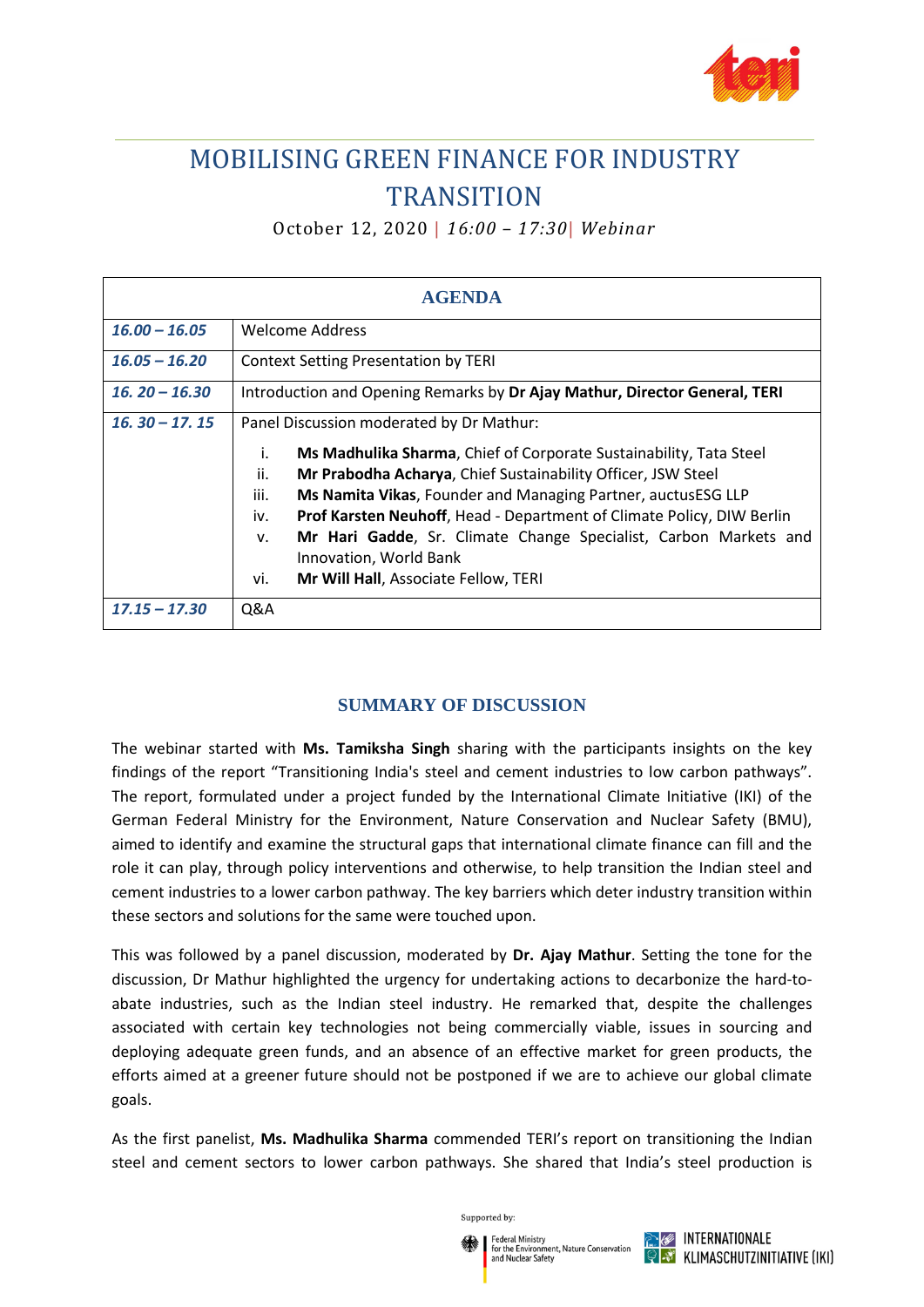

expected to foresee huge growth rate, while it is expected to dip for the rest of the world. She mentioned that Tata Steel is the member of the European Responsible Steel Initiative and Greenpro framework and has also partnered with CII Green Business Center to develop frameworks for going green. She emphasized the need to mobilise demand within the domestic market for green products and engage with buyer industries, which is a must to stimulate the industry transition as the products must serve a market need. She said that from the supply side, TATA Steel is actively picking on any opportunities to go green, even if they are in the form of weak signals at present. Ms Sharma highlighted the challenges faced, such as their being no clear benchmarks for large transformative green projects for hard-to-abate sectors, specifically steel, and that a framework for channeling climate funds for the industry's transition is not available. To address these, she prioritized the need for multiple stakeholders to come together and create the demand. Ms Sharma ended her remarks by emphasising that India should not miss out on the opportunity to emerge as a hub for green steel.

**Mr. Prabodha Acharya** focused his initial remarks on what is required for the way forward to accelerate industry transition. He highlighted some measures that, in the current scenario - with the existing lack of policy framework and lack of demand by the consumer, could enhance green financing and green transition for hard-to-abate sectors. He recommended an internal strategic perspective to face the barriers through specific doable measures. These include identifying ways to integrate resource efficiency and material efficiency to reduce the emissions, integrating an internal carbon price for decision-making, designing frameworks for how green investments should be evaluated and communicated internally and consistently focusing on efficiency improvement. He shared that, at JSW Steel, they have started integrating an internal carbon price, as a risk management tool, to assess how future decisions and performance will be impacted by the choices of today. In the backdrop of technical progress that is likely to happen within the Indian steel sector, he stated that it is unlikely that any path breaking technology will be practically implemented in the next 25 years. He also emphasised that multi-stakeholder collaborations can play an instrumental role in getting funds to source technologies and to stimulate deep decarbonisation outcomes.

**Ms. Namita Vikas** shared that in the last 5 years, the financial community has been progressing on acknowledging climate change and its associated systemic risks, linking them to long term investments and credit portfolios. This has brought about close scrutiny of some sectors, particularly hard-to-abate sectors that are carbon intensive. Over the years, green is becoming the norm with the financial sector beginning to provide solutions to ensure better production and consumption, through the form of green finance products and green labeled assets. However, these transition efforts have focused majorly on renewables and progress with the hard-to-abate sectors has been limited. She emphasised that, being sectors that make or break adherence to the Paris Agreement, there is a need for industry practitioners within these sectors to reevaluate business plans and implement transition pathways that have renewed priorities for GHG management and climate resilience. She also said that, the financial community should continue to open up to these transition sectors and funds should be channeled towards greater number of assets, activities and sectors. She mentioned that green finance's strengths for enabling access to larger pool of investors, ensuring clear communication, and reduced cost of financing could be key to supporting industry transition. However, this requires developing robust green projects for heavy industries, which is lacking today, and is much needed from the transition and green investment perspective.

Supported by:

n the Emmonine<br>nd Nuclear Safety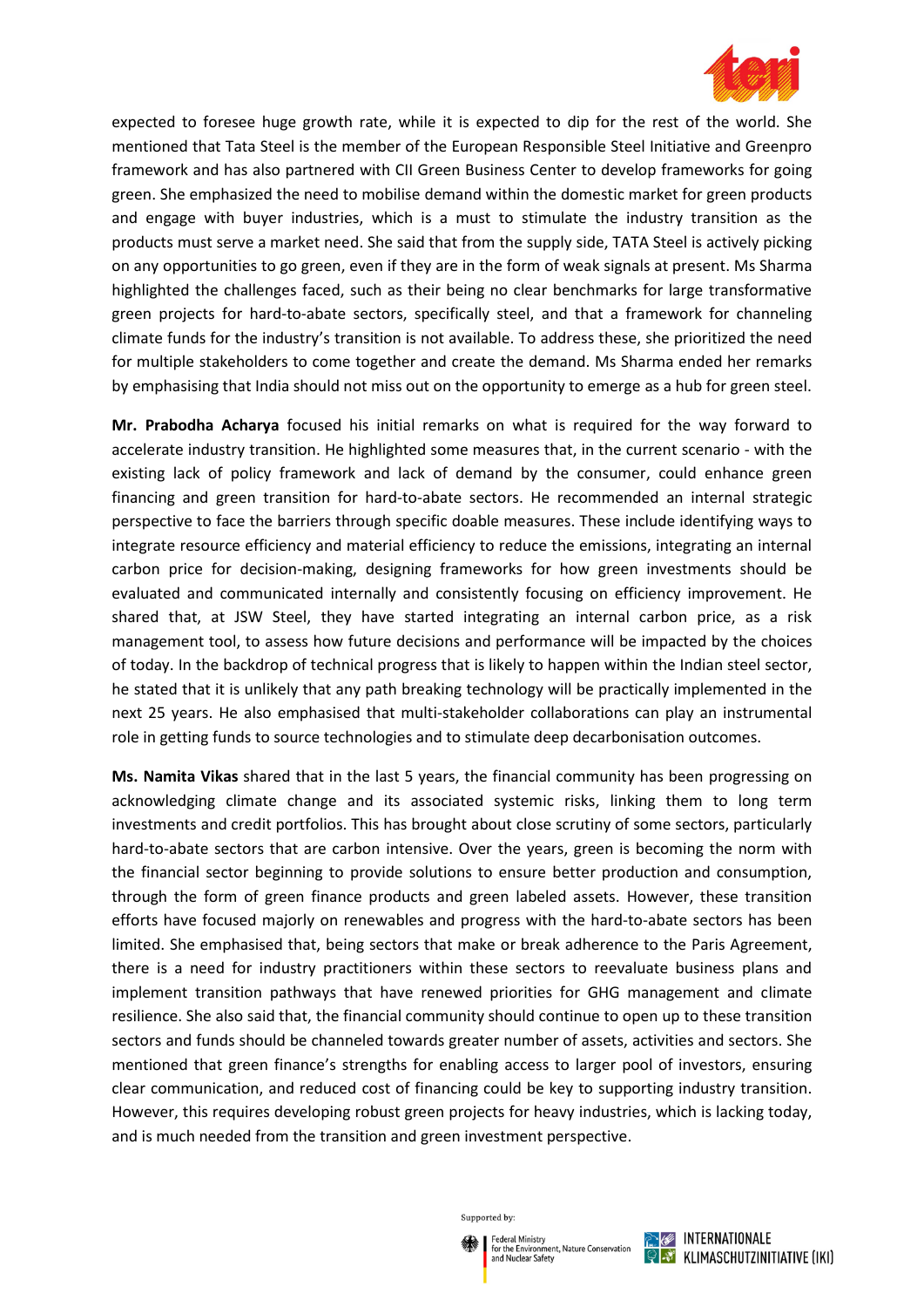

**Prof. Karsten Neuhoff** said that with Europe aiming to be carbon neutral by 2050, corporates have started to put in place a vision of how they intend their policies and products to be carbon neutral to serve the broader objectives. He mentioned that a trigger point for the hard-to-abate industries in EU to start looking for deep decarbonisation solutions was due to the finance sector becoming wary of high carbon investments, which was a result of their recent bad experience with the coal sector and the need to write-off losses in that. Talking about means for accelerating decarbonisation, he touched upon the advantages of adopting a circular economy approach and adopting reuse and recycling of materials for steel production processes, and how this can be especially beneficial in the local context for countries which don't have strong primary production processes, such as the smaller EU economies. He also remarked that the EU recovery package, which is around 750 billion euros, is focusing on supporting such measures and is driving investments to these, with much of them being 'early offerings', likely to fructify within the next five years, which is resulting in industries becoming more willing to accelerate their green transitions. Talking about the Indian context, he pointed out that there is a need for a policy strong framework to pave way for the required industry transitions.

**Mr. Hari Gadde** talked about the role that carbon markets and Article 6 of the Paris Agreement can play to support hard-to-abate sectors. He pointed out that the effectiveness of emission reduction schemes is limited and mitigation options for these specific sectors, such as steel, are limited and expensive. In such a scenario, to achieve commitments under the Paris Agreement, there is a need to look for wider avenues to decarbonize these sectors. He mentioned that we should be cautiously optimistic about the how Article 6 comes to play out for the hard-to-abate sectors. Sharing insights from the recent assessment done by World Bank and International Emissions Trading Association, he shared that key findings reveal that Article 6 has a potential to reduce total cost of implementing NDCs by more than half. He pointed out that we need to move away from the traditional additionality assessment and need to standardize regulatory requirements. He also pointed to the need for clarity at the domestic level on kind of policy framework that would define how India wants to incentivize its private sector to participate in these markets. He said that given the inter-linkages between the NDC targets and the 2 degree celsius goal, the hard-to-abate sectors requires a complete package as a solution.

**Mr. Will Hall** shared insights on the TERI's consultation document "'Towards a Low Carbon Steel Sector'", launched in January 2020, which set a range of potential options and pathways for reducing the environmental impact of the Indian iron and steel sector. He mentioned that the role of energy efficiency and resource efficiency to reduce emissions within the hard-to-abate sectors is limited. To get to very low level of emissions within the country, there is a need to channelize investments in deep decarbonisation technologies in the coming decade to achieve the targets in the second half of the century. He pointed that the industry transition within the country can be accelerated through collaborative measures in addition to the punitive measures. These collaborative measures could include increasing engagement in forums like Clean Energy Ministerials through Government of India, attracting innovation within steel sector through initiatives such as the Mission Innovation and attracting private sectors actors to green investments in larger numbers.

Supported by:

n the Emmonine<br>nd Nuclear Safety